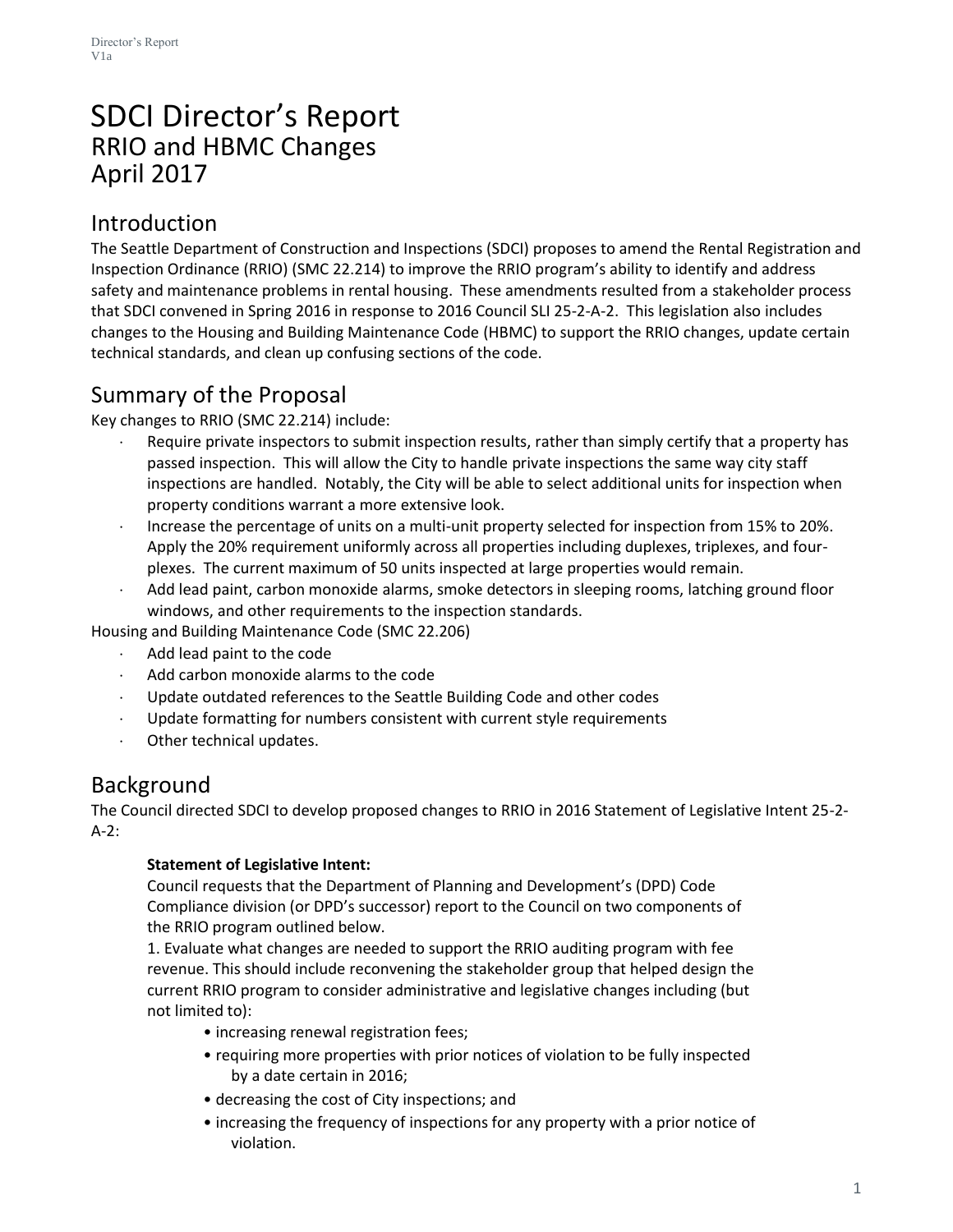The report should include an implementation plan to make adjustments to RRIO program fees to support the auditing program.

2. Develop an implementation plan, including analysis of any resource needs, to include data collection in the RRIO auditing program. Data collection would include measuring the cost and quantifying the value of repairs that resulted from the RRIO program to understand the overall investments in property improvements leveraged by the program.

**Responsible Council Committee(s):** Planning, Land Use and Sustainability **Date Due to Council:** June 15, 2016

SDCI convened a stakeholder group consisting of representatives who helped shape the original RRIO proposal in 2011 and 2012, as well as new representatives affected by the program. The stakeholder process had active representation from:

- Columbia Legal Services
- Tenants Union of Washington
- Rental Housing Association of Washington
- Washington Multi-family Housing Association
- •At-large rental property owner
- •Seattle Chinatown/International District PDA
- Seattle/King County Public Health
- Seattle Office of Housing on behalf of affordable housing providers
- SDCI RRIO Inspectors
- •Private RRIO Inspectors

The stakeholders met six times over the spring of 2016. The stakeholder group explored several changes to the RRIO ordinance and RRIO program implementation. The outcome of the stakeholder process was reported to Council on June 15, 2016. The key recommendation from both SDCI and the stakeholders group was to amend the RRIO ordinance to require private inspectors to submit inspection results when a property fails the inspection. SDCI would use this information to enhance auditing and other program needs.

The stakeholders also explored other changes to the RRIO ordinance, such as randomly selecting a higher percentage of units for inspection on multi-unit properties and adding lead paint and carbon monoxide alarms to the inspection checklist. SDCI has also identified several items for cleanup and clarification in RRIO.

Along with the RRIO changes, SDCI proposes changes to the Housing and Building Maintenance Code (HBMC) to improve consistency between the HBMC and RRIO, clarify language in some provisions, add needed references to lead paint abatement and carbon monoxide alarms, align some provisions with current requirements in other codes such as the Seattle Building Code, and make formatting updates and other cleanup changes.

## Proposal and Analysis

The table below summarizes the changes

#### **SUMMARY OF PROPOSED RRIO AMENDMENTS BY SMC SECTION**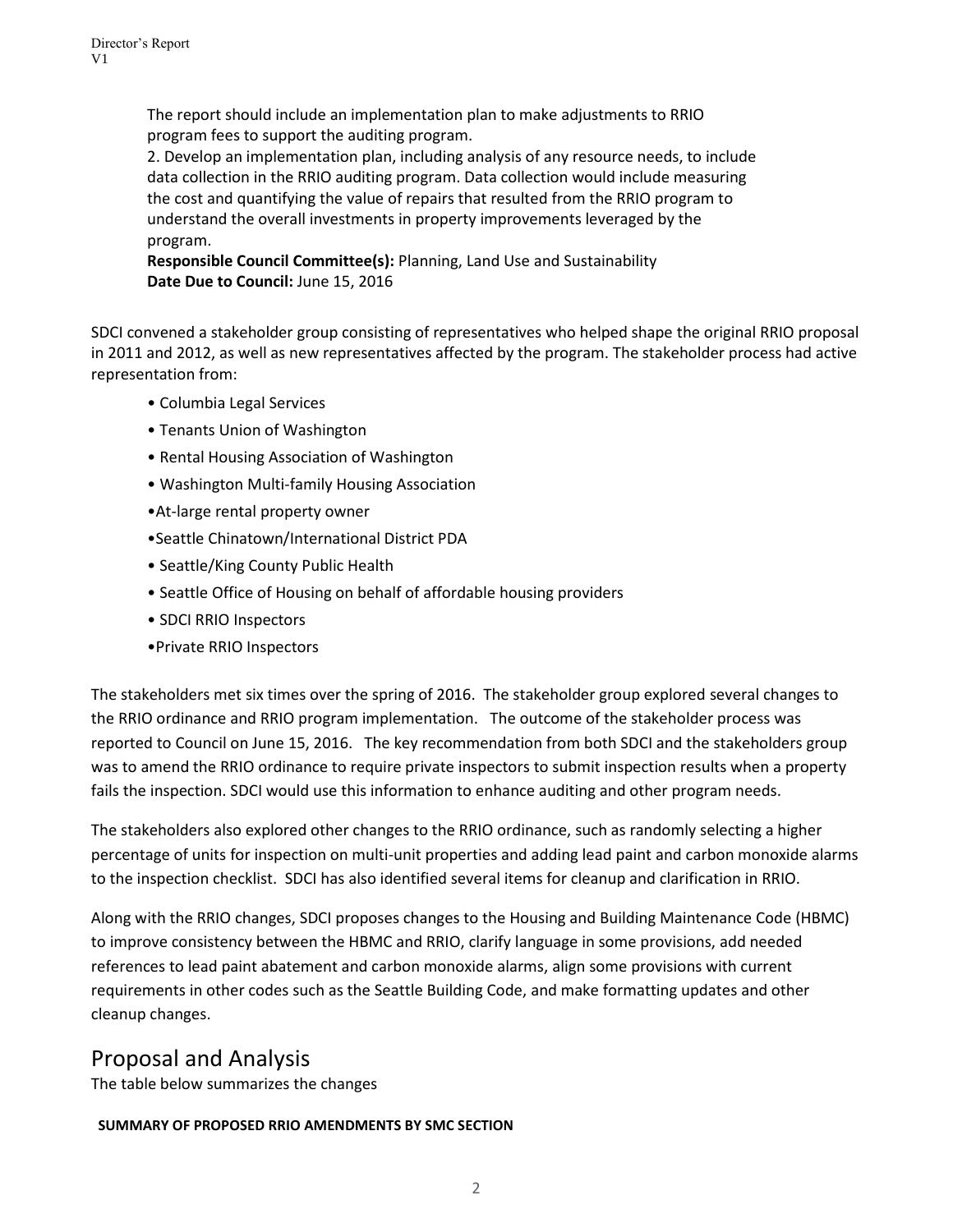| <b>SMC</b>                                               | <b>CHANGE</b>                                                                                                                                                                     | <b>PURPOSE</b>                                                                                                                                                                                                                                                      |
|----------------------------------------------------------|-----------------------------------------------------------------------------------------------------------------------------------------------------------------------------------|---------------------------------------------------------------------------------------------------------------------------------------------------------------------------------------------------------------------------------------------------------------------|
| 22.214.050.G                                             | Increase the percentage of units randomly<br>selected for inspection from 15% to 20%,<br>and remove requirement that at least two<br>units are inspected on 2-20 unit properties. | Increase the percentage to get a larger<br>representative sample of units on a property.<br>20% is the value used in state law.<br>Eliminate the requirement for a minimum of<br>two units, so that smaller properties are treated<br>the same as larger properties |
| 22.214.050.1                                             | Clarify that RRIO allows for properties to go<br>for up to ten years between inspections.                                                                                         | Cleanup to remove an inconsistency.                                                                                                                                                                                                                                 |
| 22.214.050.J                                             | Require private inspectors to submit<br>inspection results on properties that do not<br>pass their inspection.                                                                    | Allows SDCI to select additional units for<br>inspection if conditions warrant, consistent with<br>the approach if the property was inspected by a<br>City inspector. This is also consistent with the<br>approach outlined in state law.                           |
| 22.214.050.L                                             | Removes the term "weighted" from the<br>inspection checklist.                                                                                                                     | "Weighted" implied a scoring or point system<br>for the inspection checklist. The RRIO checklist,<br>as adopted by rule, has a pass/fail approach.                                                                                                                  |
| 22.214.050.M                                             | Modifies several references to the HBMC<br>which form the basis for the RRIO checklist.                                                                                           | Allows items such as lead paint and carbon<br>monoxide detectors to be included in the<br>checklist. Clarifies underlying reference for<br>several items in the RRIO checklist.                                                                                     |
| 22.214.086.A                                             | Corrects an incorrect subsection citation                                                                                                                                         | Cleanup                                                                                                                                                                                                                                                             |
| 22.214.086.B                                             | Adds a ten-day time limit for a Director's<br>appeal of a Notice of Violation                                                                                                     | The current open-ended appeal period is<br>challenging to implement. This makes the<br>appeal process more consistent with other code<br>compliance appeals                                                                                                         |
| Annual reporting<br>- Uncodified<br>sections of RRIO     | Changes the timing and reporting items in<br>the RRIO annual report                                                                                                               | Reporting makes more sense as an annual<br>report based on calendar years. Several of the<br>initial reporting questions are no longer<br>relevant.                                                                                                                 |
| Checklist<br>Adoption<br>-Uncodified<br>sections of RRIO | Reduces the time for Council review of<br>changes to the RRIO checklist to 30 days.<br>Removes the terms "weighted values"                                                        | Brings Council review time in line with the<br>required public review period for a Directors<br>rule. Will allow checklist changes to be<br>implemented more quickly. Weighting implies<br>a point system which the RRIO checklist does<br>not use.                 |

#### **SUMMARY OF PROPOSED HBMC AMENDMENTS BY SMC SECTION**

| <b>SMC</b>   | <b>CHANGE</b>                                                                                                                                                                                                                   | <b>PURPOSE</b>                                                                                                                                                                                                                                                                           |
|--------------|---------------------------------------------------------------------------------------------------------------------------------------------------------------------------------------------------------------------------------|------------------------------------------------------------------------------------------------------------------------------------------------------------------------------------------------------------------------------------------------------------------------------------------|
| 22.202.080   | In the documentation of notices, section,<br>limit the circumstances written notices may<br>be provided to tenants by email rather than<br>by other means of service to subsections<br>J.1, J.2, and J.3 of section 22.202.080. | Email is not appropriate for all circumstances in<br>which a notice must be issued, as there is not a<br>way to document that it was received. In the<br>limited circumstance of notices relating to rent<br>increases, where time is of the essence, email<br>notice should be allowed. |
| 22.206.040.A | In section on light and ventilation, adds<br>words "providing natural light" and<br>reference to Seattle Building Code                                                                                                          | For natural light, clarifies that required<br>windows must actually provide natural light.<br>For artificial light, cites to current Seattle<br>Building Code standards to clarify "approved<br>system of artificial light."                                                             |
| 22.206.040.A | In section on light and ventilation, changes<br>minimum size of natural ventilation opening<br>from 2.5% to 4 percent.                                                                                                          | Aligns HBMC standard with current Seattle<br>Building Code.                                                                                                                                                                                                                              |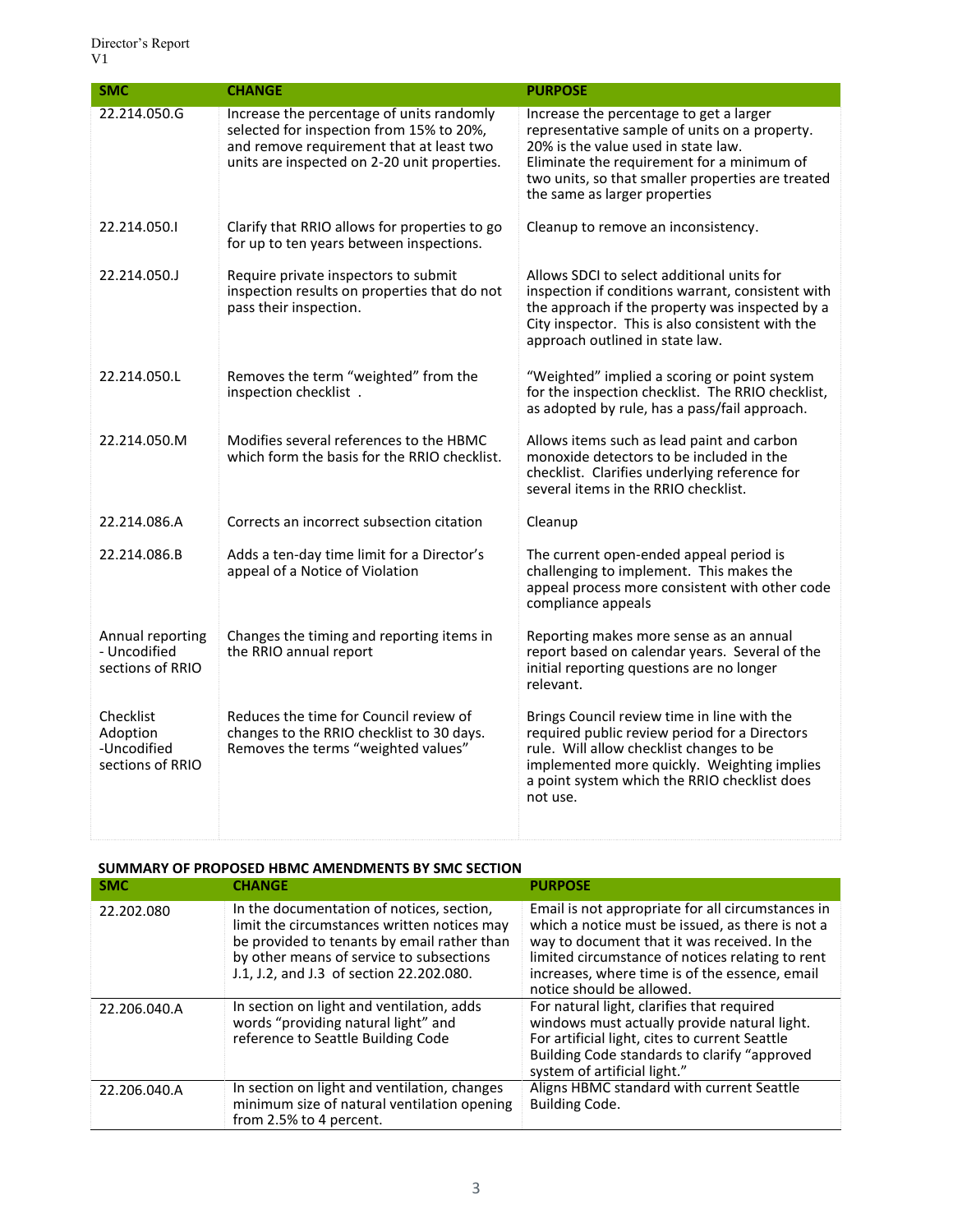| 22.206.050.A-C      | In section on sanitation, changes "lavatory"<br>to "bathroom sink"                                                                                                                                     | Change for clarity and modern usage                                                                                                                                                                                                                                         |
|---------------------|--------------------------------------------------------------------------------------------------------------------------------------------------------------------------------------------------------|-----------------------------------------------------------------------------------------------------------------------------------------------------------------------------------------------------------------------------------------------------------------------------|
| 22.206.050.D        | In section on sanitation, adds requirement<br>that kitchen sinks must have at least 30<br>inches of working space in front                                                                             | Aligns HBMC provision with current Seattle<br>Building Code.                                                                                                                                                                                                                |
| 22.206.050.G        | In section on sanitation, adds requirement<br>that temperature pressure relief valves be<br>maintained in good working order.                                                                          | Temperature pressure relief valves are found in<br>many modern residences and provision clarifies<br>that when part of a working sanitation system<br>they must be maintained in good working<br>order.                                                                     |
| 22.206.080          | Adds words "and Maintenance" to section<br>heading "Minimum Structural Standards"                                                                                                                      | Adding the word "maintenance" more<br>accurately describes the content of the section.                                                                                                                                                                                      |
| 22.206.080.D        | In section on general maintenance,<br>prohibits peeling and chipping paint; adds<br>provision requiring deteriorated surfaces to<br>be repaired in accordance with state law<br>requirements for lead. | Current HBMC has no requirements focusing<br>on lead painted surfaces. Lead hazards are<br>better understood than at time HBMC was first<br>enacted. Adds requirements for handling lead<br>painted surfaces in accordance with best<br>practices and state law provisions. |
| 22.206.080.J.       | In section on general maintenance, adds<br>requirement that plumbing work be in<br>compliance with Plumbing Code                                                                                       | This subsection requires repairs to be done in<br>compliance with the Building, Electrical, and<br>Mechanical Codes, and compliance with<br>Plumbing Code is equally important.                                                                                             |
| 22.206.090.B        | In section on heating, changes building code<br>reference to SMC Chapter 22.400 Section<br>303.3.                                                                                                      | Updates code reference to current applicable<br>provision in Seattle Building Code.                                                                                                                                                                                         |
| 22.206.110.A        | In section on electrical equipment, adds<br>requirement that each dwelling unit has<br>direct access to its electrical panel.                                                                          | Tenants must be able to access electrical panel<br>in case of emergency or for needed repairs.                                                                                                                                                                              |
| 22.206.110.C        | Adds requirement that kitchen receptacle<br>outlets within 3 feet of a water source must<br>be equipped with ground fault interrupter.                                                                 | This is a safety feature that is a requirement in<br>modern construction.                                                                                                                                                                                                   |
| 22.206.110.D        | Requires an emergency power system to<br>illuminate the path of exit in the event of a<br>power failure.                                                                                               | This is a safety feature that is a requirement in<br>modern construction.                                                                                                                                                                                                   |
| 22.206.110.D        | Adds requirement that bathrooms and<br>laundry rooms with receptacle outlets<br>within 3 feet of a water source must be<br>equipped with ground fault interrupter.                                     | This is a safety feature that is a requirement in<br>modern construction.                                                                                                                                                                                                   |
| 22.206.130.A.2      | In section on stairs and stairways, adds<br>requirement that all stairs are safe and<br>maintained in good repair.                                                                                     | This provision currently applies only to exterior<br>and spiral stairs; logically, all stairs should be in<br>good repair and configured for safe use and<br>travel.                                                                                                        |
| 22.206.130.A.3      | In section on stairs and stairways, adds<br>"graspable" to the requirement for<br>handrails, and requires the ends of the<br>handrails to have returns or newel posts.                                 | Requiring handrails to be graspable clarifies<br>that the handrail must be functional. A return,<br>newel post, or other "stop" at the foot of a<br>handrail is a standard safety feature.                                                                                  |
| 22.206.130.A.4      | In section on stairs and stairways, changes<br>minimum horizontal dimension of a<br>stairway landing or access point from 30" to<br>$36''$ .                                                           | Aligns HBMC with current Seattle Building Code<br>requirements and provides added safety.                                                                                                                                                                                   |
| 22.206.130.B.1.c.ii | Removes reference to Code Alternate<br>1004.2b; removes words "whichever is least<br>restrictive"                                                                                                      | This code provision is no longer in existence<br>and does not have a current equivalent. There<br>is only one option so "whichever is least<br>restrictive" no longer applies.                                                                                              |
| 22.206.130.C.1      | In section on stairway enclosures, changes<br>reference from 1997 to 2015 Seattle<br>Building Code.                                                                                                    | Updates Seattle Building Code reference.                                                                                                                                                                                                                                    |
| 22.206.130.F        | In section on exit signs, adds requirement<br>for emergency illumination of exit signs in<br>case of a power failure.                                                                                  | Aligns provision to current Seattle Building<br>Code and adds additional safety for exiting<br>during a power failure.                                                                                                                                                      |
| 22.206.130.G.1      | In section on enclosure of vertical openings,<br>changes reference from 1997 to 2015<br>Seattle Building Code.                                                                                         | Updates Seattle Building Code reference.                                                                                                                                                                                                                                    |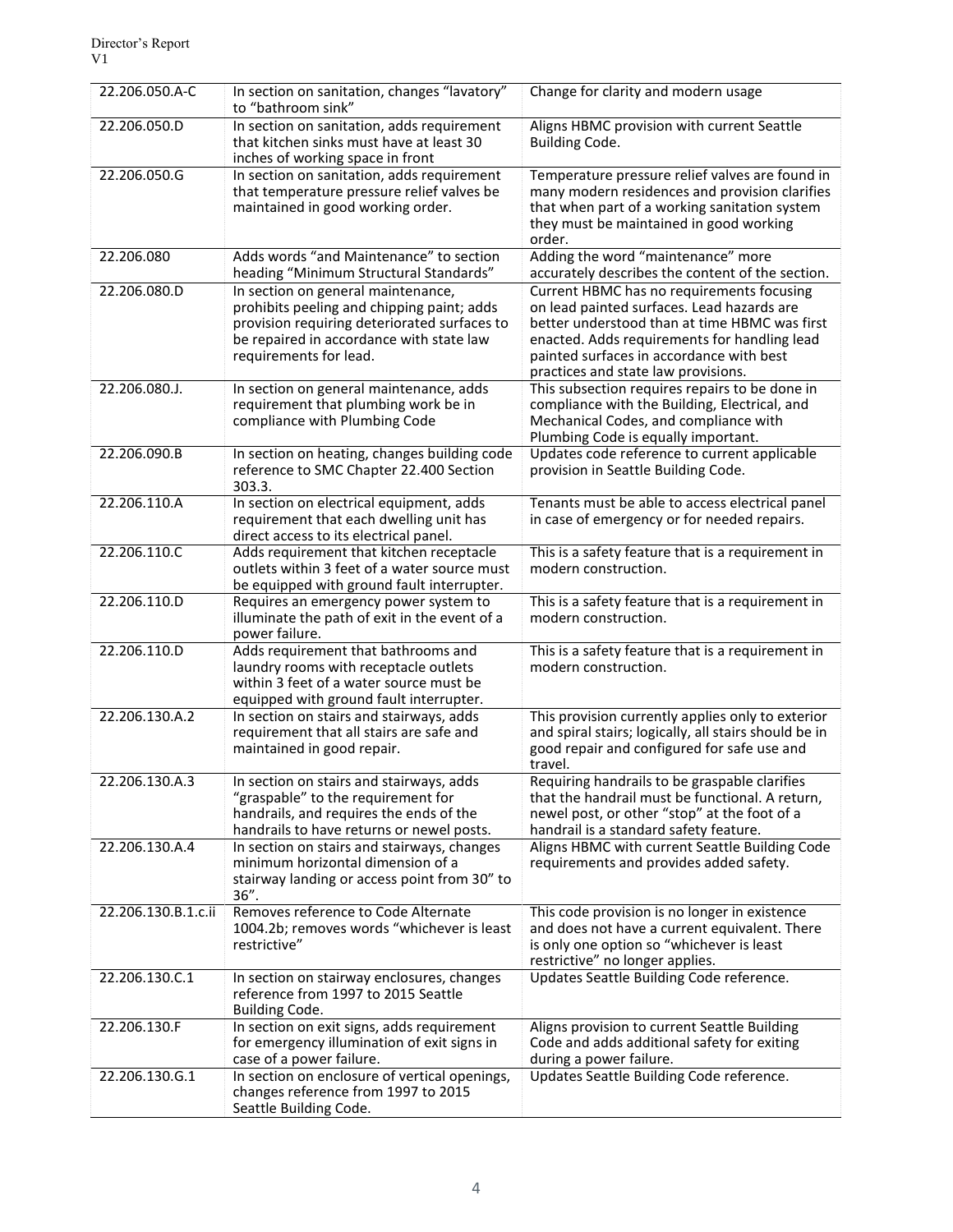| 22.206.130.H      | In section on separation of occupancies,<br>changes reference from 1997 to 2015<br>Seattle Building Code.                                                                                                | Updates Seattle Building Code reference.                                                                                                                                                                                                                                                                                                             |
|-------------------|----------------------------------------------------------------------------------------------------------------------------------------------------------------------------------------------------------|------------------------------------------------------------------------------------------------------------------------------------------------------------------------------------------------------------------------------------------------------------------------------------------------------------------------------------------------------|
| 22.206.130.1      | In section on guardrails, adds requirement<br>that intermediate rails have openings no<br>larger than 4 inches in diameter.                                                                              | Current code does not specify how far apart<br>intermediate rails must be. Aligns provision to<br>current Seattle Building Code and adds<br>additional safety.                                                                                                                                                                                       |
| 22.206.130.J.2    | In section on emergency escape windows,<br>adds provision allowing minimum sill height<br>to be achieved by addition of a step no<br>more than 8 inches high.                                            | This provision allows windows whose sill is<br>higher than the 44" minimum but not higher<br>than 52" to be used as escape windows with<br>the addition of a step. This alternative allows<br>the use of such windows without expensive<br>replacement and alterations to window wells.<br>This variation is allowed by SDCI building code<br>staff. |
| 22.206.130.K.2    | Adds reference to carbon monoxide alarms.                                                                                                                                                                | Subsection requires rooms served by escape<br>windows with bars or grates to be equipped<br>with carbon monoxide alarms as well as smoke<br>detectors, in compliance with current state<br>law.                                                                                                                                                      |
| 22.206.130.L      | Changes "dwellings" to "one and two family<br>dwellings."                                                                                                                                                | "Dwellings" is defined in the code as "any<br>building containing two or fewer units" but this<br>change makes it clearer to the lay reader that<br>the standards are different for one- and two-<br>family dwellings compared to buildings<br>containing 3 or more dwellings.                                                                       |
| 22.206.140.A.1    | In section on security standards, changes<br>requirement for deadlatch throw for<br>building entry door from 1/2 inch with 1/4 inch<br>penetration to 1 inch with 1/2 inch<br>penetration.               | Change adds additional safety and security for<br>building entry doors.                                                                                                                                                                                                                                                                              |
| 22.206.140.A.4    | In section on security standards, changes<br>"hollow-core door" to "solid-core door."                                                                                                                    | The current provision requires doors to housing<br>units to be able to resist forcible entry<br>equivalent to a single-panel or hollow-core<br>door. Hollow-core doors are easily breached<br>and the new requirement adds safety.                                                                                                                   |
| 22.206.140.A.7    | In section on security standards, adds "at<br>owner's expense" to requirement to change<br>locks upon change of tenancy.                                                                                 | Clarifies that it is the owner's responsibility to<br>ensure the safety of tenants by changing locks<br>between tenancies.                                                                                                                                                                                                                           |
| 22.206.160.A.12   | In section on duties of owners, adds a<br>provision requiring the owner to maintain<br>electricity, water, and gas service<br>equipment in working order.                                                | Regardless of who is responsible for paying<br>utility bills by lease terms, the owner must<br>ensure that the infrastructure is in good<br>working order.                                                                                                                                                                                           |
| 22.206.160.B.3    | In section on duties of owners, changes<br>"when the owner" to "unless the tenant" is<br>contractually obligated to provide heat.                                                                        | Clarifies that the owner is responsible for<br>maintaining heat unless the tenant is made<br>responsible for the utility bill by the terms of<br>the rental contract.                                                                                                                                                                                |
| 22.206.160.B.4    | To the requirement to supply smoke<br>detectors, adds location "inside and<br>immediately outside each sleeping room."                                                                                   | Aligns smoke detector location requirements<br>with state law provisions and best practices.                                                                                                                                                                                                                                                         |
| 22.206.160.B.5, 6 | Adds requirement to install and maintain<br>carbon monoxide alarms.                                                                                                                                      | Aligns duties of owner requirements with state<br>law requirement to supply carbon monoxide<br>alarms in tenant housing.                                                                                                                                                                                                                             |
| 22.206.160.B.7    | To requirement that tenants be instructed<br>about operation of smoke detector, adds<br>same obligation for carbon monoxide alarm<br>and a requirement that tenant sign a<br>statement of understanding. | This additional requirement adds to the smoke<br>detector requirement the carbon monoxide<br>alarm requirement and documents that<br>tenants have been informed about the use and<br>maintenance of these devices.                                                                                                                                   |
| 22.206.160.C.2    | Changes reference to 22.206.160.C.1.p to<br>22.206.160.C.                                                                                                                                                | Corrects an error: the current version of the<br>code incorrectly limits the applicability of Just<br>Cause Eviction Ordinance protections when<br>conflicting with rental agreements to one small<br>subsection of the ordinance rather than the<br>entire ordinance.                                                                               |